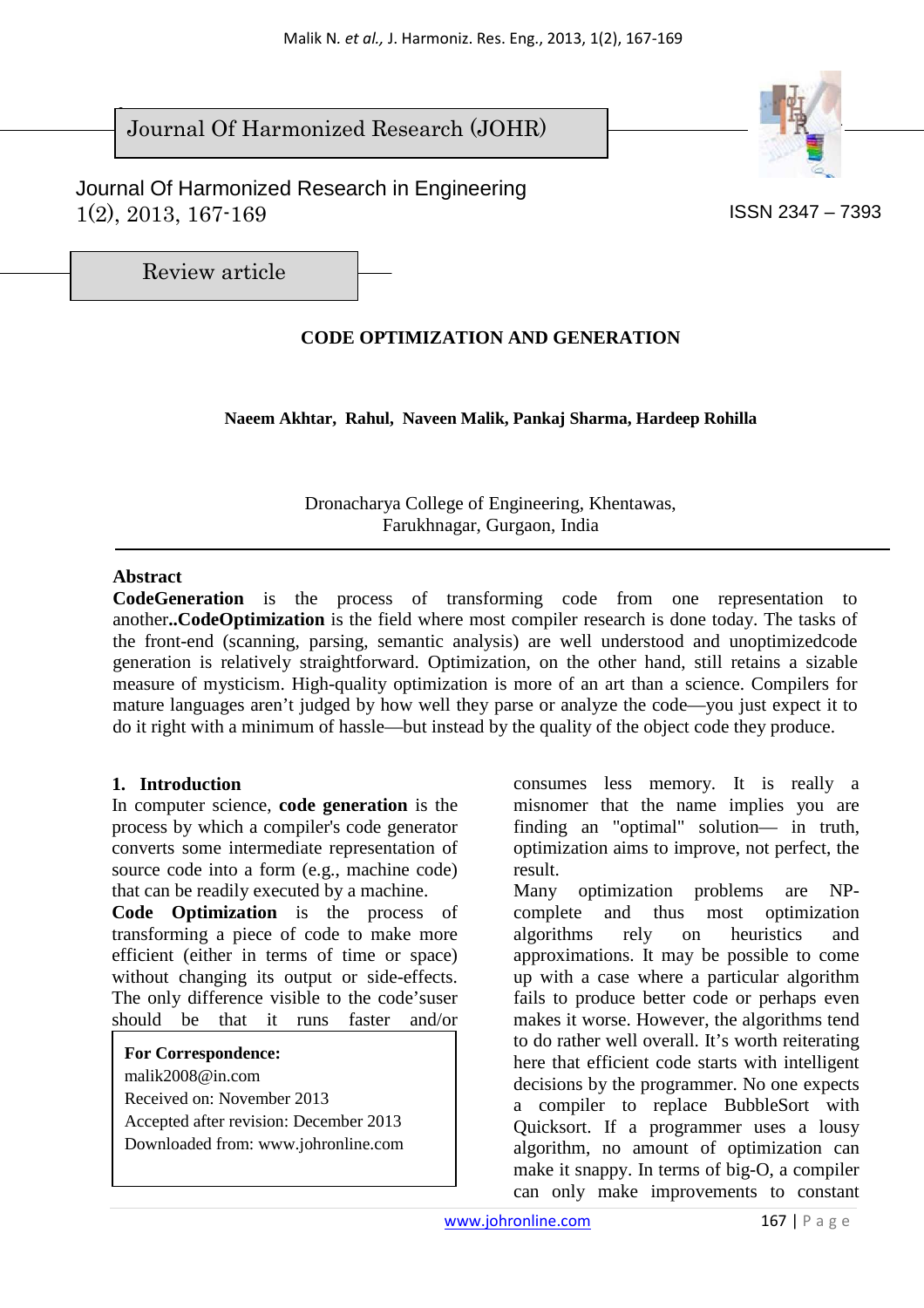factors. But, all else being equal, you want an algorithm with low constant factors

In a compiler that uses an intermediate language, there may be two instruction selection stages — one to convert the parse tree into intermediate code, and a second phase much later to convert the intermediate code into instructions from the instruction set of the target machine. This second phase does not require a tree traversal; it can be done linearly, and typically involves a simple replacement of intermediate-language operations with their corresponding opcodes. However, if the compiler is actually a language translator (for example, one that converts Eiffel to C), then the second codegeneration phase may involve building a tree from the linear intermediate code

### **2. Object Code**

Object code is the output of a compiler after it processes source code.Source code is the version of a computer program as it is originally written (i.e., typed into a computer) by a human in a programming language. A compiler is a specialized program that converts source code into object code.

The object code is usually a machine code, also called a machine language, which can be understood directly by a specific type of CPU (central processing unit), such as x86 (i.e., Intel-compatible) or PowerPC. However, some compilers are designed to convert source code into an assembly language or some other another programming language. An assembly language is a human-readable notation for the machine language that a specific type of CPU uses.code, or sometimes object module, is what a computer compiler produces.[1] In a general sense object code is a sequence of statements or instructions in a computer language,[2] usually a machine code language (i.e., 1's and 0's) or an intermediate language such as RTL.

Object files can in turn be linked to form executable file or library file. In order to be used, object code must either be placed in an executable file, a library file, or an object file. Object code is a portion of machine code that hasn't yet been linked into a complete program. It's the machine code for one particular library or module that will make up the completed product. It may also contain



placeholders or offsets not found in the machine code of a completed program that the linker will use to connect everything together. Machine code is binary (1's and 0's) code that can be executed directly by the cpu. If you were to open a "machine code" file in a text editor you would see garbage, including unprintable characters. Object code is a variant of machine code, with a difference that the jumps are sort of parameterized such that a linker can fill them in. An assembler is used to convert assembly code into machine code (object code) A linker links several object (and library) files to generate an executable.

## **3. Machine Dependent Code**

For some compiler, the intermediate code is a pseudo code of a virtual machine.

• Interpreter of the virtual machine is invoked to execute the intermediatecode.

No machine-dependent code generation is needed.

• Usually with great overhead.

• Example:

. Pascal: P-code for the virtual P machine.

> . JAVA: Byte code for the virtual JAVA machine

### **4. Machine code generation**

Input: intermediate code + symbol tables

In our case, three-address code

 All variables have values that machines can directly manipulate

Assume program is free of errors